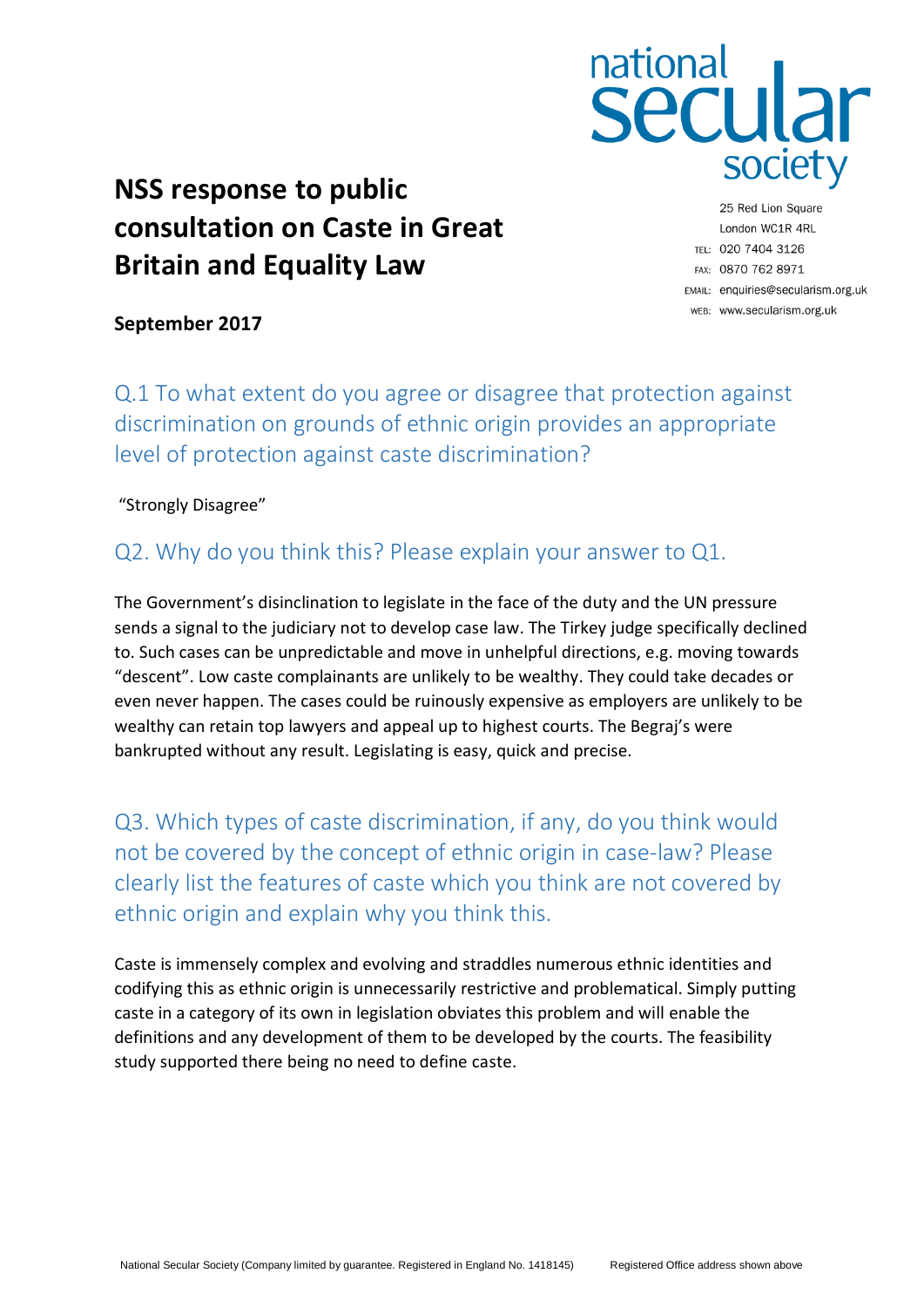### Q4. What are the benefits (e.g. social and economic) of using caselaw to implement a legal ban on caste discrimination?

There are no benefits. The claimed justification of awaiting case-law development on the grounds that the matter is sensitive, controversial, costly and disproportionate are baseless and only make sense if the expectation is that they will not lead to legal protection. Case law would identify protection with a religion, legislation would not. The cost to victims would be less in employment tribunals; the Government's cost concerns seem more about employers than affording protection. The evidence of discrimination shows it not to be disproportionate, e.g.: the NIESR report and EHRC 92's experts "evidence of discrimination on the basis of caste exists".

# Q5. What are the disadvantages (e.g. social and economic) of using case-law to implement a legal ban on caste discrimination?

As per response to Qu 6 it is most unlikely that case will develop, there is no control over when this could happen and if it does it may develop unhelpfully. Complainants (likely not to be well-heeled) are unlikely to risk the cost and uncertainty. The result is that legal protection is denied and delayed, perhaps for ever. The opposite applies to legislation. Some lawyers disagree with the GEO position and fear that the order in E&RRA s.97(3) could be repealed before being carried out by the provisions of s.97(7). This would unacceptably frustrate Parliament's expressed will.

### Q6. What are the benefits (e.g. social and economic) of inserting caste into the Equality Act 2010 as a specific aspect of race?

It will declare formally that such discrimination is against public policy, which in itself will be a deterrent. It will enable cases to be brought cheaply and with certainty and that will also be a deterrent. It will also conform to Parliament's will and that of the UN under our treaty obligations. We suggest that caste be neither classified as a subset of race nor ethnic origin.

### Q 7. What are the disadvantages (e.g. social and economic) of inserting caste into the Equality Act 2010 as a specific aspect of race?

#### There are none.

Q8. There are also two specific provisions in the Equality Act 2010 that we would particularly like to get your opinion on – the Public Sector Equality Duty and positive action. To what extent do you agree or disagree that the following provisions should apply to caste: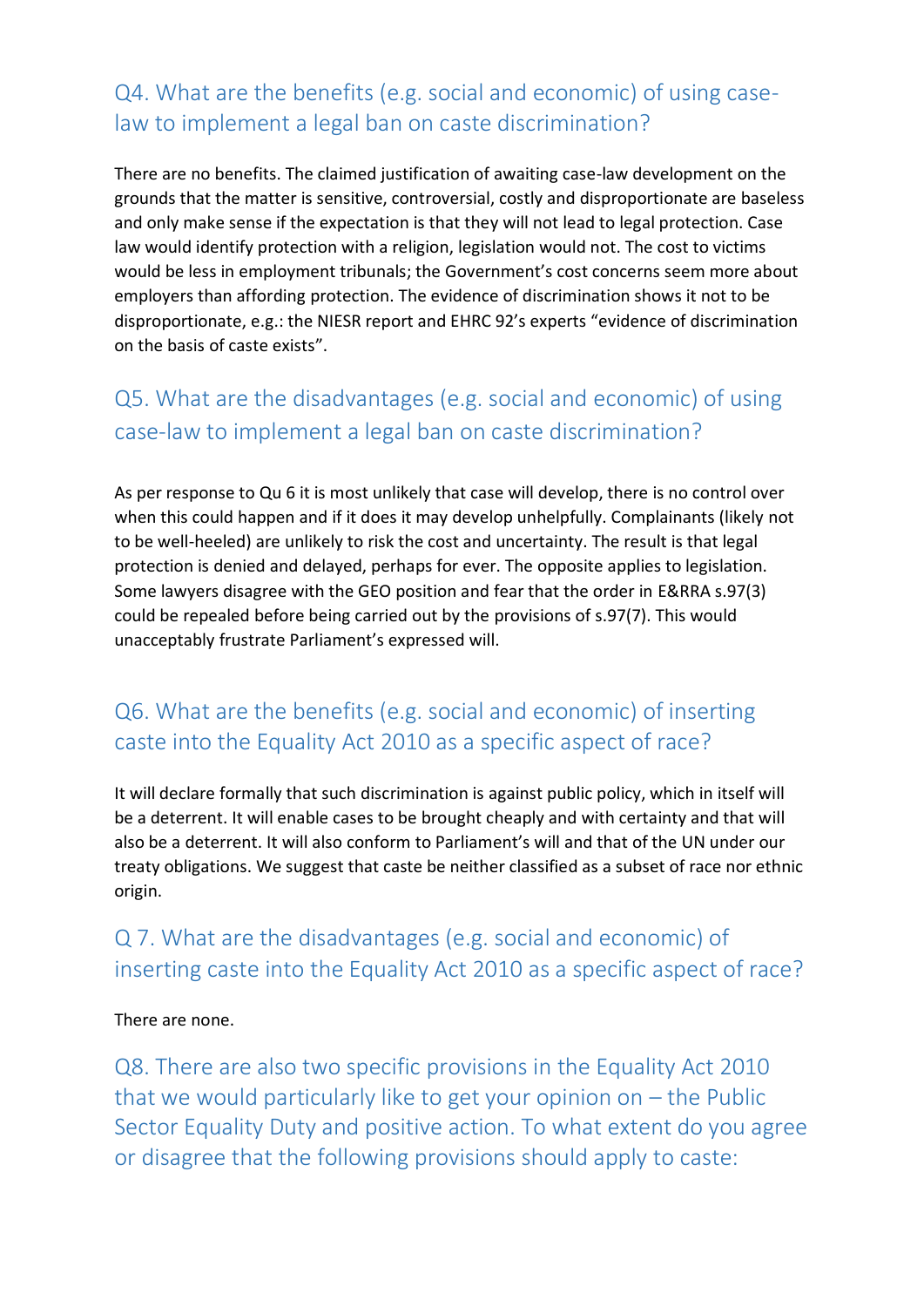### a) Public Sector Equality Duty

"Strongly Agree"

### b) Positive action

#### "Strongly Disagree"

# Q9. Why do you think this? Please explain the reason for your answers to Q8a and/or Q8b

# a) Public Sector Equality Duty

This is a useful method to enhance equality as long as it does not require monitoring or auditing of caste identity. I believe the PSED is applied in the case of other protected characteristics where no monitoring is done, so it should be possible to do the same with caste.

### b) Positive action

This could prompt monitoring of people's caste and this should never be done. This is agreed by both those in favour of legislation and those opposing it.

### Key summary questions for you to consider on options 1 and 2:

### Q10. Which is your preferred option to tackle caste discrimination?

- Option 1: Case-law
- Option 2: Using the legislative duty to insert caste into the Equality Act 2010 as an aspect of race
- Option 3: Other

Option 2 - Using the duty to insert caste into the Equality Act 2010 as an aspect of race

### Q11. Why do you think this? Please explain the reasons for your answer to Q10.

Legal protection is unlikely to arise from case law for the reasons shown above. Legislation is Parliament's will and the UN's in accordance with our CERD treaty obligations (legal opinion available on request). Sufficient discrimination has been identified by NIESR, the EHRC and academics such as SOAS's David Mosse for claims that legislation, so easily passed, that it is disproportionate are disingenuous. The Government has a duty to protect the weak but seems intent on listening to those of high caste who are ideologically opposed to legislation. Protection for the oppressed should not be subject to veto by their oppressors.